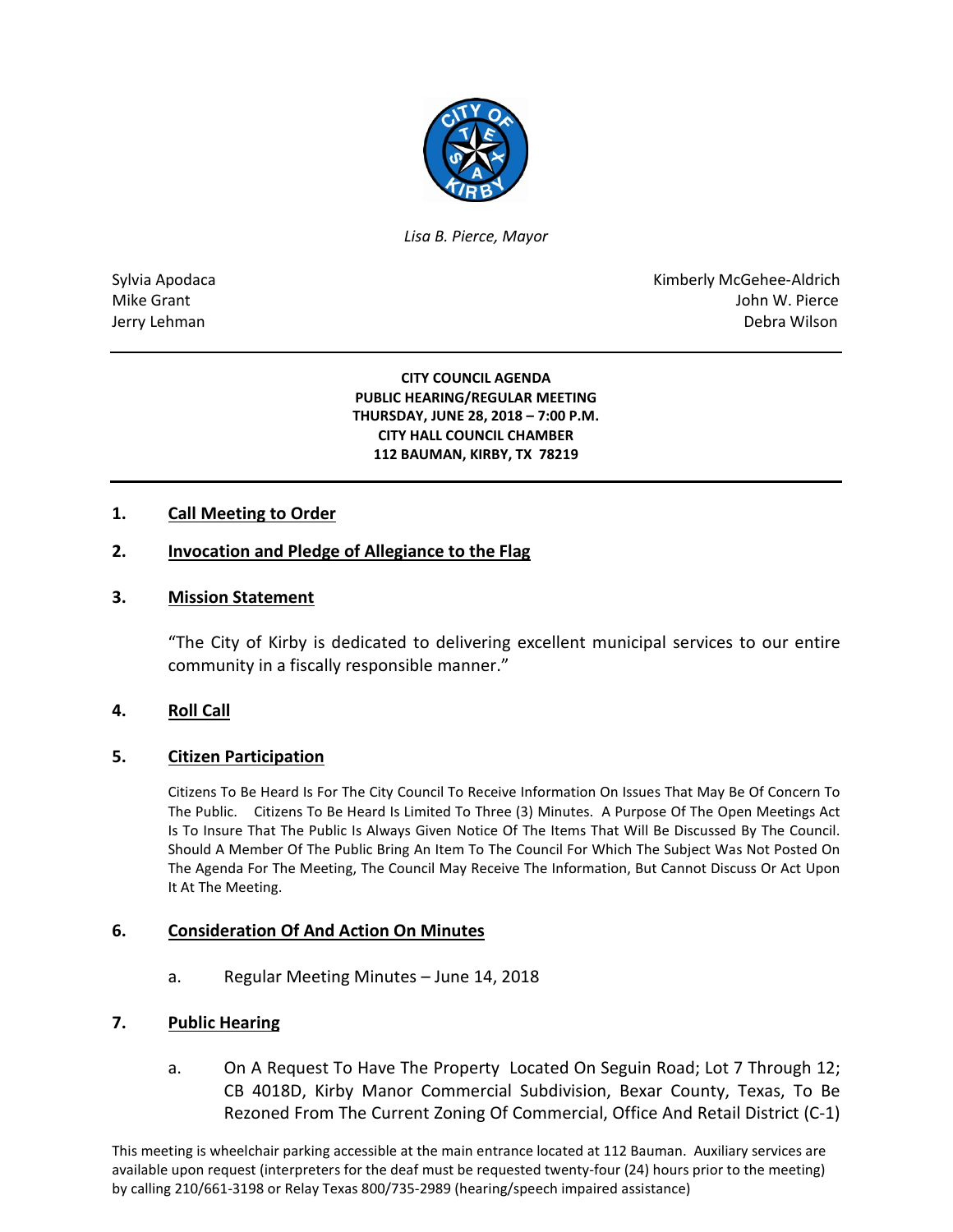To Multiple Family Dwelling District  $(R - 2)$ . These Properties Are Located Across The Street From Kirby Middle School, 5441 Seguin Road, Kirby, TX 78219, Bexar County, Texas.

# **8. Discussion And Possible Action**

- a. Discussion And Possible Action On A Request To Have The Property Located On Seguin Road; Lot 7 Through 12; CB 4018D, Kirby Manor Commercial Subdivision, Bexar County, Texas, To Be Rezoned From The Current Zoning Of Commercial, Office And Retail District (C-1) To Multiple Family Dwelling District ( $R - 2$ ). These Properties Are Located Across The Street From Kirby Middle School, 5441 Seguin Road, Kirby, TX 78219, Bexar County, Texas.
- b. Discussion And Possible Action On A Request From The Police Chief To Spend Asset Forfeiture Money On The Purchase Of Body Cameras For The Police Department.
- c. Discussion And Possible Action On Ordinance No. O-2018-841 Authorizing The City To Enter Into An Agreement For Ambulance (EMS) Billing Services With K&P Associates, Inc., D/B/A Specialized Billing & Collection Systems Of Texas And Authorizing The Mayor Or The City Manager To Execute Such Agreement. This Is The Second Reading.
- d. Discussion And Possible Action Appointing A Member To The Board Of Directors Of The Kirby Senior Center
- e. Discussion And Possible Action On Ordinance No. O-2018-842 To Repeal Ordinance No. O-2005-618 And To Remove Stop Intersections At Vinecrest Drive And Cinderella Street and At Swann Lane And Telegraph Street from Schedule I of Chapter 72 Of The Code Of Ordinances. This Is The First Reading.
- f. Discussion And Possible Action Regarding The Traffic On Binz Engleman Road
- g. Update, Discussion And Possible Action On The Construction Project On Binz Engleman

#### **9. Requests and Announcements**

a. Requests By Mayor And Council Members For Items To Be Placed On Future City Council Agendas And Announcements On City Events/Community Interests